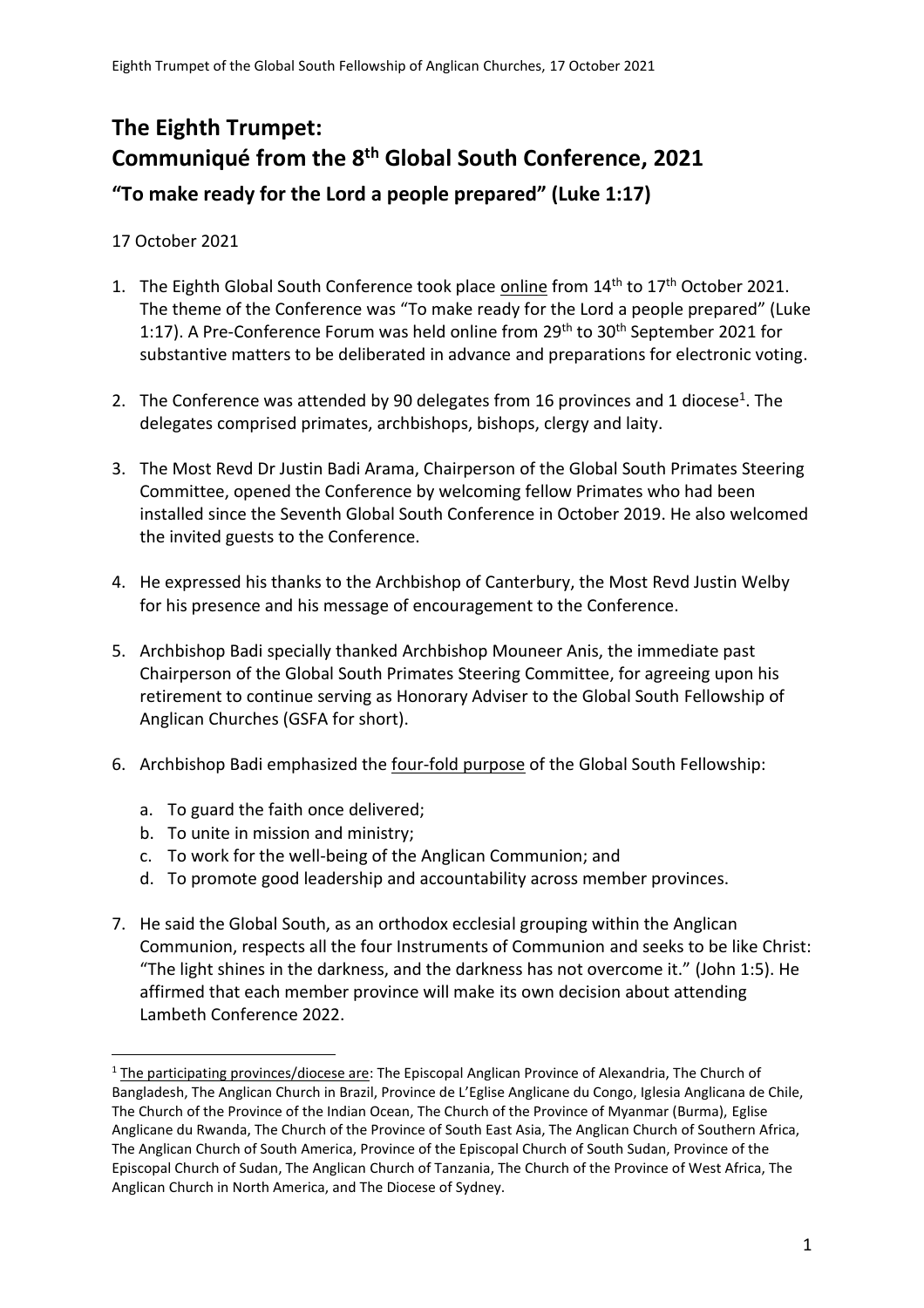## **"A Global Light for God's Holy Use"**

- 8. The Chairperson's Opening Address<sup>2</sup> was entitled "GSFA A Global Light for God's Holy Use". He recalled the origin and calling of the Global South as an ecclesial grouping of orthodox provinces within the Anglican Communion with the aim of holding one another accountable across provinces to remain faithful to holy Scriptures in faith and practice.
- 9. **The Windsor Continuation Group Report** (2008) has identified the "ecclesial deficit" in the life of the Anglican Communion. The Global South Fellowship, in seeking to "enhance ecclesial responsibility" among its Churches and address the unchecked spread of revisionism in the Anglican Communion, endorsed the **GSFA Covenantal Structure** at its Seventh Conference in Cairo (2019)<sup>3</sup>. It mandated the Global South Primates Steering Committee and the Follow-up Committee to work towards its implementation.
- 10. Under this Covenantal Structure, the Global South Fellowship is transitioning from being a grouping based on geography to one based on orthodoxy while appropriately keeping our historical roots.
- 11. The Global South Fellowship is envisioned as a global body of orthodox Anglicans within the Anglican Communion. It retains its geographical anchorage in the provinces of the traditional "Global South", nurtures its *koinonia* in the Gospel and expresses its life in mission and ministry to a broken and darkened world.
- 12. When our next Conference is convened in 2023 or 2024, membership in the Global South Fellowship will be based on assent to the Fundamental Declarations of the Covenantal Structure and agreement with the conciliar structures that bind us together as an ecclesial body.
- 13. The Global South Fellowship will continue to be "a voice" (Isa 40:3) calling the Anglican Communion to be faithful to the authority of Scripture and the historic faith handed down to us by our Anglican heritage. In the power of the Spirit, we will remain steadfast against compromise and pressures from the surrounding culture. In God's grace, the Global South Fellowship will support and nurture Anglican provinces, dioceses and networks of churches that hold on to the orthodox teaching of holy Scripture across our worldwide Communion.
- 14. At the same time, the Global South Fellowship will major on Gospel mission and ministry in the world. God has called us to stand for the true Gospel witness, to maintain, practise and propagate true biblical teachings and practices. Jesus Christ Himself is the standard of our righteousness. We are called to trust Him, depend on Him, and work together with Him and with one another, "to make ready for the Lord a people prepared" (Luke 1:17).

<sup>&</sup>lt;sup>2</sup> The full text of the Chairperson's Opening Address is found on the GSFA website: [www.thegsfa.org.](http://www.thegsfa.org/)

<sup>&</sup>lt;sup>3</sup> The full text of the Covenantal Structure paper is found on the GSFA website: [www.thegsfa.org.](http://www.thegsfa.org/)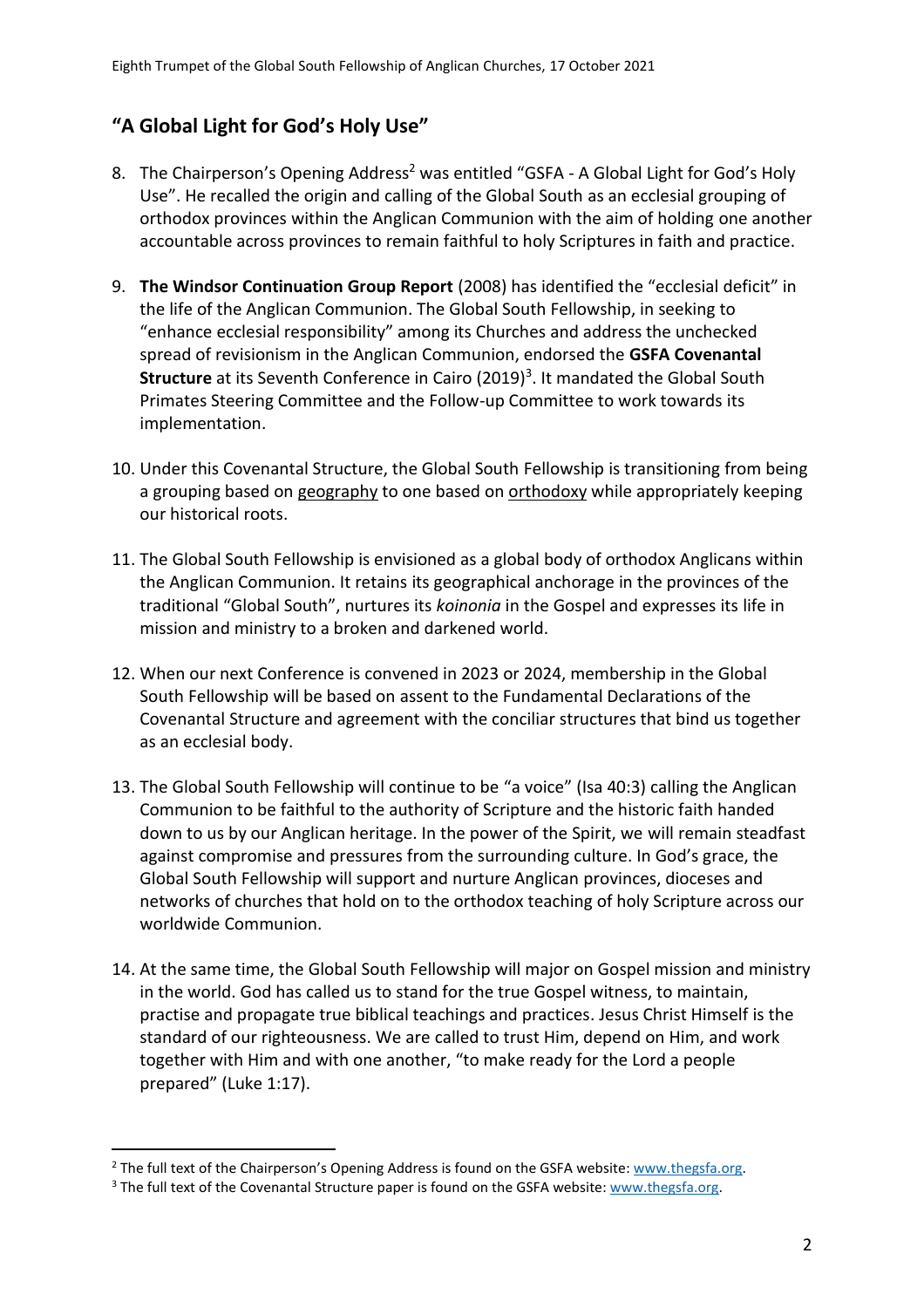- 15. The call to strengthen our oneness in Christ and our focus on the work of the Gospel is especially timely, in view of the abandonment of biblically orthodox teachings and traditions passed down to us by the early church fathers, including the teachings on human sexuality.
- 16. Other challenges to mission in the Global South include:
	- a. The COVID-19 pandemic which has disrupted life in church and society worldwide,
	- b. Political upheavals within nations and conflicts between nations which have destabilized the world and displaced populations,
	- c. Persecution of Christians in parts of the Global South such as Northern Nigeria, India, Pakistan, Sudan and elsewhere,
	- d. Effects of climate change causing much suffering due to drought, lack of safe drinking water, flooding, etc., and
	- e. Spread of secularism, liberalism, revisionist theology and prosperity gospel.

#### **"To make ready for the Lord a people prepared"**

17. The Conference was immensely strengthened by the daily devotions:

- a. **"Ready to share the Gospel" (Luke 5:1-11).** The Most Revd Dr Tito Zavala (Chile) encouraged the Conference with Christ's example of being always ready to share the Good News wherever He went. God blesses those who are ready to follow Christ out of our churches to be "fishers of men" in all walks of life.
- b. **"Ready to suffer for the faith" (Luke 9:18-27).** The Most Revd Henry Ndukuba (Nigeria) reminded us that following Christ includes suffering with Him and for Him. Suffering avails to us God's grace. It deepens our faith and proves God's faithfulness. It cannot be compared to our rewards, for Christ has overcome the world (John 16:33).
- c. **"Ready to serve the needy" (Luke 10:25-37).** The Most Revd Dr Mouneer Anis (Alexandria) reminded us that Christ preached the Kingdom and served the needy (Luke 4). Christ calls His church to do likewise (Matt 25). When ministry is holistic, people will experience the Kingdom of God, and the church will grow (Acts 4:32-35).
- d. **"Ready to stand before the Returning King" (Luke 21:25-36).** The Most Revd Melter Tais (South East Asia) reminded us to focus on the glory of Christ instead of the manner of His return. In view of his glorious resurrection and promised return, we should stand firm in prayer and share the Gospel faithfully, for "in the Lord (our) labour is not in vain" (1 Cor 15:58).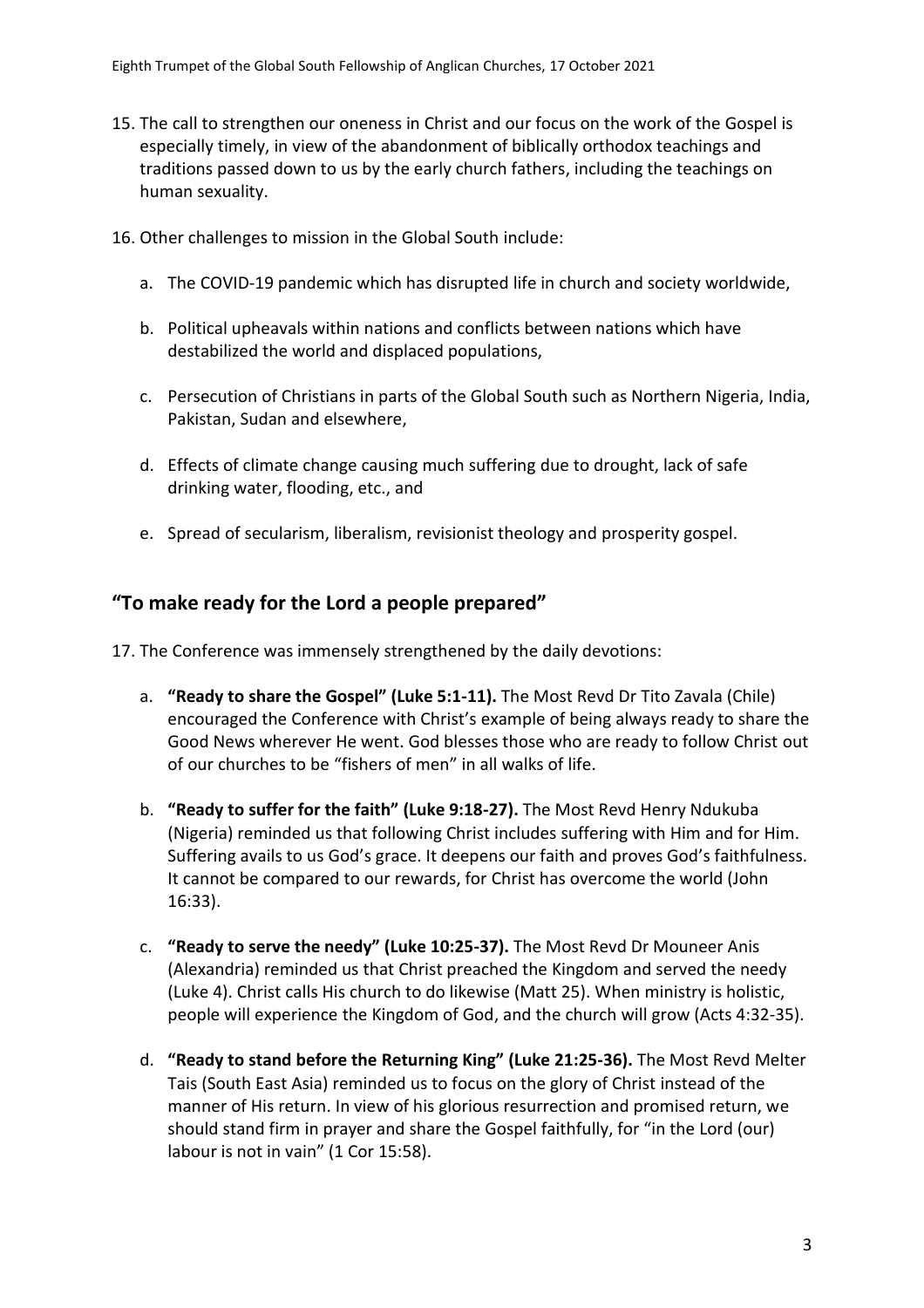18. The Conference also experienced the joy of worship, sharing and praying in small groups across provinces and nations, as a fresh and concrete expression of *koinonia* amongst Global South provinces.

#### *Pro tem* **Board of the Global South Fellowship of Anglican Churches (GSFA)**

- 19. The Conference resolved to constitute the *pro tem<sup>4</sup>* Board of the Global South Fellowship of Anglican Churches (GSFA) in keeping with a conciliar structure.
- 20. In consultation with the Global South Primates Steering Committee, the *pro tem* Board shall implement the Covenantal Structure, focusing on membership applications into the GSFA and preparations for the first General Assembly in 2023 or 2024. Upon the conclusion of the first General Assembly, the Board of the GSFA elected at the Assembly shall take over from the *pro tem* Board to continue the work of the GSFA.
- 21. The Conference resolved that the *pro tem* Board shall consist of four (4) office bearers and nominated Primates of the Global South Primates Steering Committee, two (2) bishops, two (2) clergy and four (4) lay persons.
- 22. The duly nominated and elected members of the *pro tem* Board are:

| Chairman:      | The Most Revd Dr Justin Badi Arama (South Sudan)                                                                                              |
|----------------|-----------------------------------------------------------------------------------------------------------------------------------------------|
| Vice Chairman: | The Most Revd Dr Hector (Tito) Zavala (Chile)                                                                                                 |
| Primates:      | The Most Revd Dr Foley Beach (North America)<br>The Most Revd Dr James Wong (Indian Ocean)                                                    |
| Bishops:       | The Rt Revd Dr Steven Abarrow (South East Asia)<br>The Rt Revd Darlington Bendankeha (Tanzania)                                               |
| Clergy:        | The Venerable Emad Basilios (Alexandria)<br>The Revd Dr Paul Myint Htet Htin Ya (Myanmar)                                                     |
| Lay Persons:   | Mr Elisama Daniel (South Sudan)<br>Mr D. Raja Singam (South East Asia)<br>Ms Naw Sar Kabaw Htoo (Myanmar)<br>Mrs Hilda Yerriah (Indian Ocean) |

<sup>4</sup> *Pro tem* (Latin): temporary, intended to exist or be used for only a short time.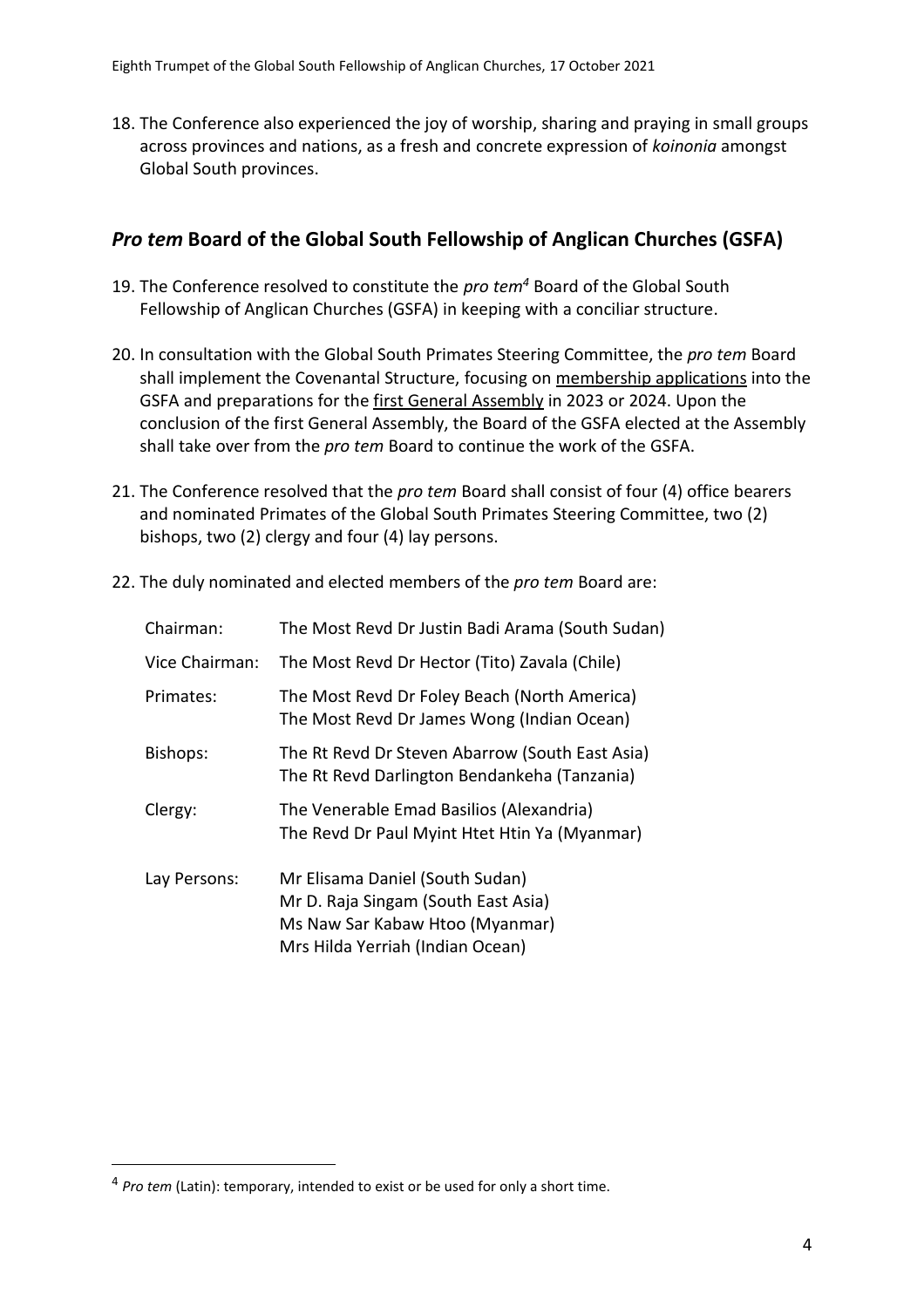#### **Launch of the Economic Empowerment and Missions Partnership Tracks**

- 23. The Global South Fellowship will develop its communal "one anotherness" through prayer, resource sharing and joint ministry. Four areas of our common life identified in the Covenantal Structure Paper are:
	- a. Mission and Evangelism
	- b. Worship and Liturgy
	- c. Discipleship and Ministerial Formation
	- d. Economic Empowerment and Community Services
- 24. These relational commitments to one another will be actualised through specific Track Committees which will work with other doctrinally orthodox global bodies in the Anglican Communion and mission agencies.
- 25. The Conference affirmed the Global South Primates Steering Committee to appoint Chairpersons to form and lead these Track Committees. Each Track is empowered to define its Terms of Reference in accordance with the Covenantal Structure Paper, and to mobilize such resources as necessary to operationalize its work accordingly.
- 26. The **Economic Empowerment Track**, chaired by Mr Keith Chua (Singapore), was launched at this Conference to assist churches and economic projects facing financial constraints by providing catalytic support, appropriate funding and strategic networking.
- 27. The **Missions Partnership Track**, chaired by Bishop John Yeo (Sabah), was launched to spur, equip, renew and connect member provinces and dioceses to proclaim the Gospel, plant churches and send cross-cultural workers into the mission fields of the world.

#### **Confidence in the midst of crisis**

- 28. The Right Rev Rennis Ponniah, Honorary Director of the GSFA Secretariat, reflected on the immense challenges of COVID-19. He urged the Conference to see COVID-19 in biblical terms as a "pestilence" (2 Chron 7:12-14) calling both Church and society to repentance and return to God. It is part of the "birth pangs" before Christ's return (Matt 24:8, NASB). The good news is that God's judgment and salvation go hand in time. Bishop Rennis urged the Conference to seek the face of God with a voice of humility (2 Chron 20:12) for His mercy, deliverance and revival.
- 29. The Most Rev Dr Foley Beach, Primate of the Anglican Church in North America, reminded the Conference that the Church has faced serious crises of many kinds throughout her history—famines, wars, pandemics, persecution, immorality, heresy, schisms, etc. Through it all, the Church can be confident because (a) it is God's Church, (b) it will not be overcome, (c) it is built upon the foundation of the Apostles and Prophets with Christ Himself as the Cornerstone, and (d) God is faithful to accomplish His purpose of calling sinners to repentance and eternal life (Matt 16:18; Eph 2:19-22). Ultimately, Christ is the source of our confidence (Rom 8:35-38).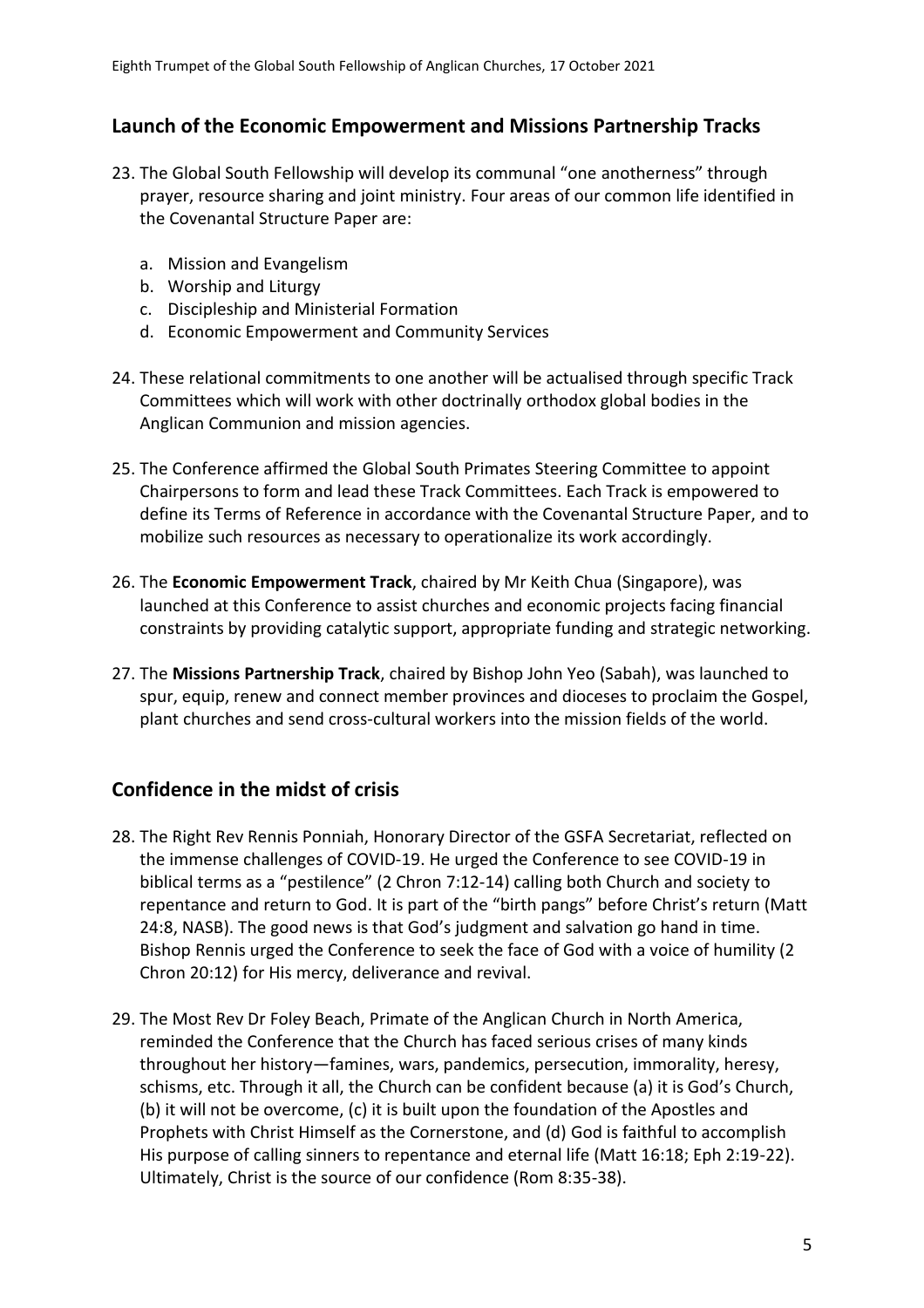#### **Going forward: Practical Actions**

- 30. The spirit of the Conference was to consecrate ourselves, repent of our own sins and be renewed in the Holy Spirit to be God's servant community in the world.
- 31. Responding to the call of holy Scripture heard throughout this Conference, and relying on the power of the Holy Spirit (Zech 4:6), the participants of the Conference strongly resolved to take these practical actions:
	- a. **Proclaim the Gospel** in word, deed and lifestyle to our households, neighbours and the diverse communities in our nations;
	- b. **Call people to "repentance and personal faith in Jesus Christ"** for forgiveness of sins and newness of life;
	- c. **Brace ourselves for the suffering** that may come our way, by holding steadfastly to the Lord;
	- d. **Guard the truth** of God's Word and be a strong "voice" for "the faith once delivered" in our communities, the Anglican Communion and the world;
	- e. **Care for one another across provinces and dioceses** through the sharing of economic resources and expertise, facilitated by the work of the Economic Empowerment Track;
	- f. **Form mission partnerships across provinces and dioceses** to strengthen one another in evangelism, discipleship and church planting, facilitated by the work of the Missions Partnership Track;
	- g. **Address the challenges of COVID-19 together** and make the time of adversity a time of Kingdom advance: when the dynamic reign of the Lord our God is experienced by our respective nations as we minister to human needs, work toward social justice and righteousness, and share with people our living hope in Jesus Christ;
	- h. **Pray steadfastly** for the Church and for the world through our participation in the Global Digital House of Prayer using the INTERSEED Prayer Application and forming small Intercession Bands (IB) across the provinces, supported by our website [www.thegsfa.org;](http://www.thegsfa.org/) and
	- i. **Pursue diligently the full implementation of the GSFA Covenantal Structure** so that God can use the GSFA as His light to shine forth the transforming "grace and truth" of Christ Jesus (John 1:14, 17) for such a time as this.